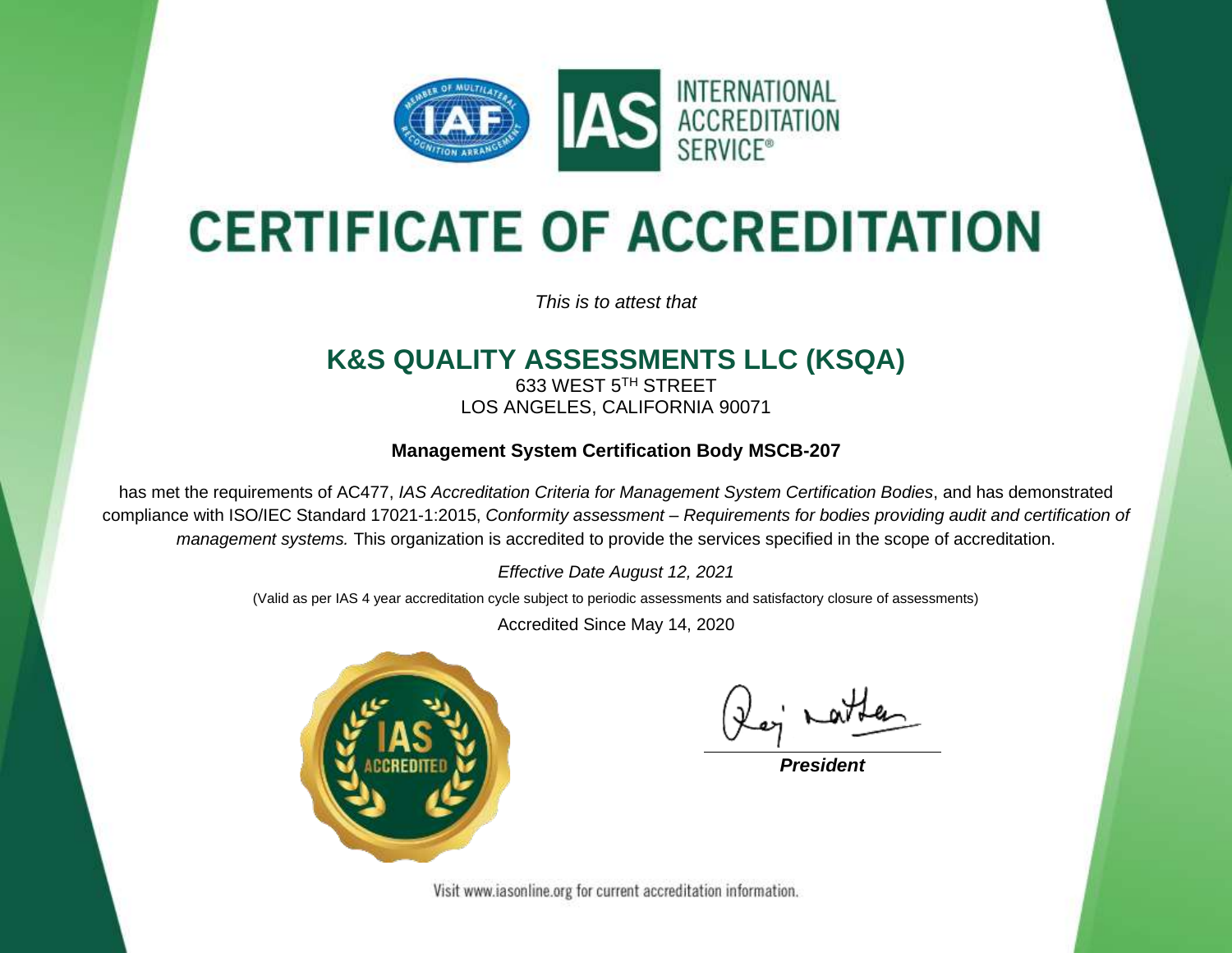## **SCOPE OF ACCREDITATION**

International Accreditation Service, Inc. 3060 Saturn Street, Suite 100, Brea, California 92821, U.S.A. | www.iasonline.org

### **K&S QUALITY ASSESSMENTS LLC (KSQA)**

K&S QUALITY ASSESSMENTS LLC (KSQA)

[www.KSQA.com](http://www.ksqa.com/) **MSCB-207**

#### **Contact Name** Natasha Hughes **Contact Phone** +1-775-372-8348

Accredited to ISO/IEC 17021-1:2015, ISO/IEC 17021-3:2017

*Effective Date August 12, 2021*

| <b>Discipline of Certification:</b>                                                                                                                                                                                                                                      | <b>Quality Management Systems</b>                                                                       |  |  |
|--------------------------------------------------------------------------------------------------------------------------------------------------------------------------------------------------------------------------------------------------------------------------|---------------------------------------------------------------------------------------------------------|--|--|
| <b>Certification Standard:</b>                                                                                                                                                                                                                                           | ISO 9001:2015                                                                                           |  |  |
| <b>Certification Scheme:</b>                                                                                                                                                                                                                                             | N/A                                                                                                     |  |  |
| <b>Certification Sectors</b>                                                                                                                                                                                                                                             |                                                                                                         |  |  |
| 7: Pulp, Paper and Paper Products<br>9: Printing Companies<br>10: Coke and Refined Petroleum Products<br>12: Chemicals, Chemical Products and Fibres<br>14: Rubber and Plastic Products<br>17: Basic Metals and Fabricated Metal Products<br>18: Machinery and Equipment | 19: Electrical and Optical Equipment<br>31: Transport, Storage and Communications<br>35: Other Services |  |  |

*Note: The above scope of accreditation is based on the statistical nomenclature for economic activities NACE rev. 2 and as recommended by the current version of IAF ID 1.*

*The scope of accreditation represents broad classifications granted by IAS on the basis of the management system certification processes demonstrated by the certification body (CB). Accreditation is based on the competence and ability to effectively apply the requirements of the relevant certification standards listed in the CB's scope of accreditation. IAS accreditation entails review of the CBs own management system, on-site assessment of the CB's certification processes, review of CB's access to expertise including onsite observation of the CB when conducting certification audits at client sites. Under the conditions of accreditation, the CB is obligated to use equivalent certification practices covering the specific scopes as listed for all clients and as demonstrated during the accreditation process. Accreditation does not cover certification in areas outside the scope of this accreditation certificate. Accreditation does not imply endorsement of the products or the design or performance characteristics of products certified by the CB.*

**MSCB-207 K&S QUALITY ASSESSMENTS LLC (KSQA)**



**Effective Date August 12, 2021 Page 2 of 3** *IAS/MSCB/100-2* 

IAF MLA Signatory for Management System (QMS, EMS, ISMS, FSMS, EnMS, MDQMS, OHSMS)